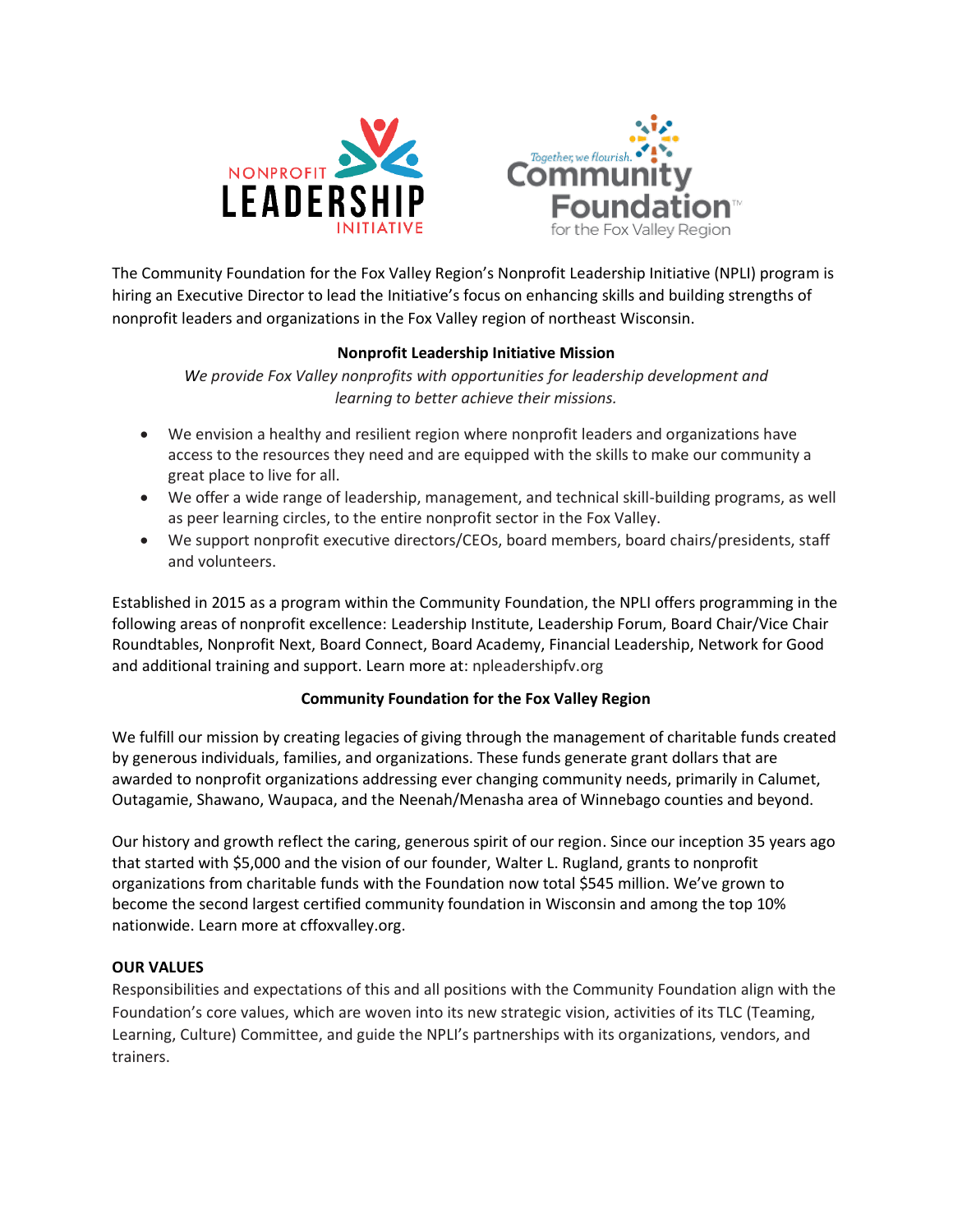- **Respect:** We treat the people and organizations with whom we work with dignity and respect, and as partners in our shared goal to improve individual and community well-being.
- **Integrity:** We steward resources responsibly, make thoughtful and transparent decisions, and we keep our promises and commitments.
- **Teamwork:** We engage in fulfilling our mission together in a culture of abundance where our skills, talents, and other resources foster the outcomes none of us could produce alone.
- **Stewardship:** We show our gratitude for the gifts and trust we are given, fulfilling our commitments with humble care and service.
- **Diversity, Equity, Inclusion & Antiracism:** We foster a culture where all are valued, feel they belong and can contribute to our mission. We invite diverse participation in our work, remove barriers to opportunity and strive toward fair and inclusive access to resources and the opportunity for all Fox Valley Region's people and communities to achieve their full potential.

## **KEY RESPONSIBILITIES OVERVIEW**

## **Leadership and Management**

- Coach, develop and supervise two staff members, lead volunteer committees.
- Develop and maintain relationships with key partners and gain and utilize knowledge of the local nonprofit sector within the Community Foundation for the Fox Valley Region's service area of Outagamie, Calumet, Shawano, Waupaca and Neenah/Menasha area of Winnebago counties.

## **Strategy Implementation**

• Develop strategies that align with the NPLI's strategic plan, ensuring ongoing programmatic excellence, rigorous evaluation, and consistent quality of operational systems.

## **Development**

• Ensure financial sustainability of the program by fundraising to meet or exceed annual revenue goals. Engage with the NPLI's Steering and Development Committees to assess funding needs, opportunities and analysis of the most effective strategies for achieving the goals of the strategic development plan.

## **Program Oversight**

**•** Serve as ex-officio of each committee, or designate an NPLI staff member as appropriate, to ensure high quality, relevant and strategic programming in the following areas: Leadership Institute, Leadership Forum, Board Chair/Vice Chair Roundtables; Nonprofit Next, Board Connect, Board Academy, Financial Leadership, Network for Good, and additional training and support.

## **REQUIREMENTS**

- Proven leadership and management experience, including supervising staff, working with volunteers, strategic planning, budgeting and fundraising.
- Possess sufficient technology knowledge to direct the activities of the programs and to effectively employ technology in implementation of initiatives.
- Possess a proactive and collaborative leadership style that values the input of all stakeholders and key partners and motivates and empowers participation in the attainment of program goals and fulfillment of the mission.
- Excellent organizational skills and attention to detail.